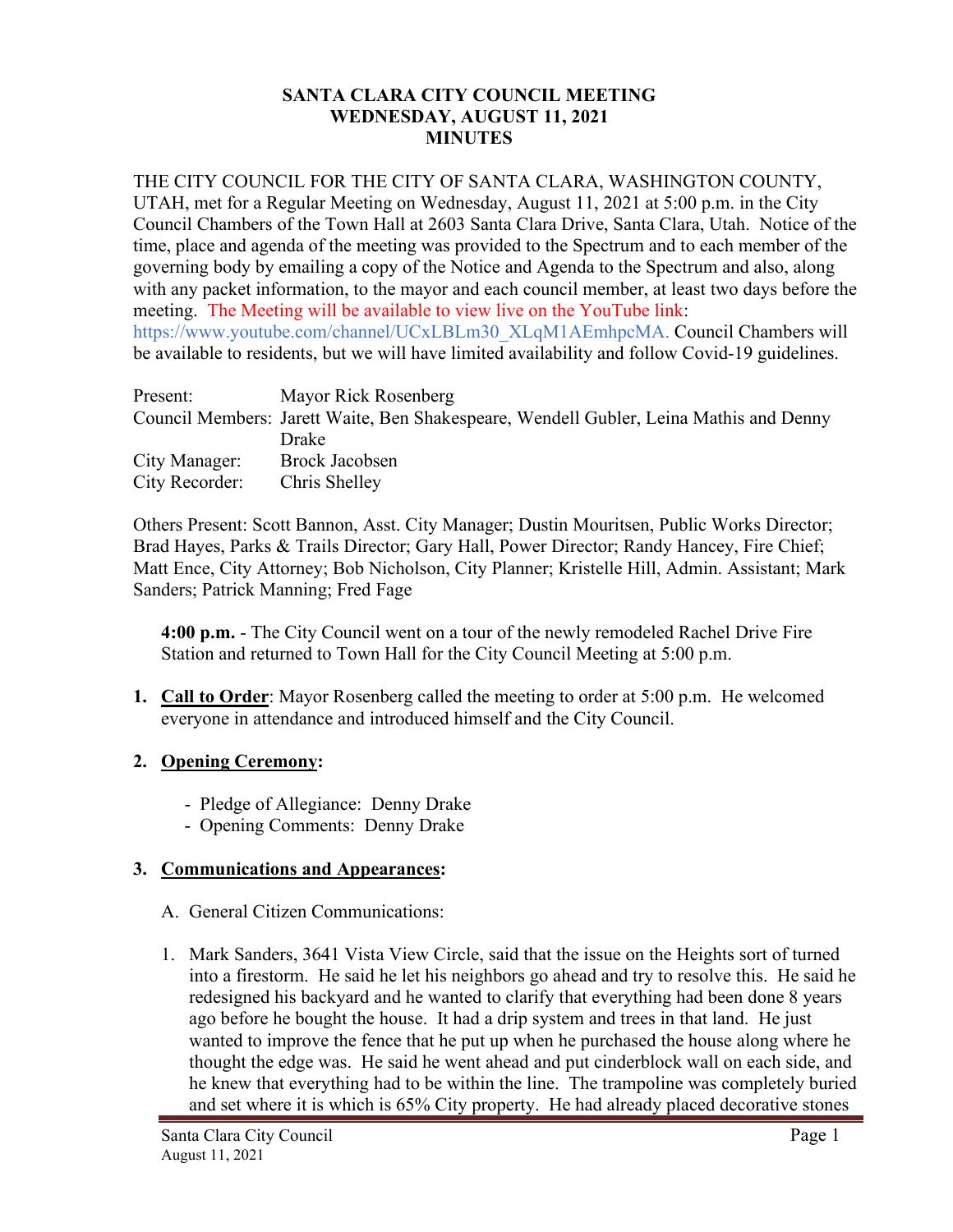and to try and drag them anywhere meant he would have to tear up his backyard. He said he has removed all plants and drip line. There is only the flagstone on that area. It will have no water, no trees. He said there is one tree right now and he will dig it up and remove it. He talked with both neighbors on both sides of him and they had reached an agreement that as long as we don't water or plant any live plants that we can use the land. He said he is hoping we can work out maybe that same thing since he is at this point. He is not reshaping any of that hill. It was already like that when he bought the property. He just wants to leave everything how it is and use it. He was hoping to do wrought iron on the back of the property. He was hoping that something like that could work.

- Ben Shakespeare clarified that Mr. Sanders has cinderblock down each side and the trampoline is about 2/3 outside of his property and the fire pit is outside of it and then the decorative rock. He said the Council's concern was water.

- Mayor Rosenberg said the one concern was water and the other concern was formalizing permission to encroach. He said that the City has developed a new request where citizens can request to be onto City property. He asked if this is something that Mr. Sanders is looking for a use on or is he looking for ownership.

- Mark Sanders said that obviously he would love to own it but he understands that everyone is gun shy to give anything on the edge. He stated that he understands the reasoning and not wanting to even mess with it even if he brought in 100 experts that say it is fine. He understands the City's err on caution. He said in years, if it hasn't moved, he would like to try again but he would like to at least get the usage for now. - Mayor Rosenberg said that looking at the aerial view there is a little piece of green

there. He asked if that was grass that straddles the line.

- Mark Sanders said he had it resurveyed.

- Mayor Rosenberg said we worked something out with some of the other neighbors to the north.

- Matt Ence, City Attorney, said the agreement we worked with some of the other neighbors was to accomplish a couple of things: 1. To deal with the issue of water being added to the slope. So one of the things the agreement required is if they were watering off their property they would have to cease doing that and 2. It was also intended to relieve anyone of the obligation to have to tear anything out other than landscaping that they had already put on City property. He said that was to alleviate a potential hardship for someone that was encroaching, but we recognize we may have done so innocently or because the City hadn't maintained its property line. He said the other part of it is all of those parties basically agreed to fully indemnify the City for any liabilities that might occur and on top of that the agreement can essentially be cancelled by the City at any time with a certain amount of advanced notice. He said to be clear he thinks the purpose of the agreement was not to allow more encroachment to happen, it was to stop the encroachment and to minimize the damage and to protect the City. He said he thinks we would offer a similar agreement to anyone who has existing improvements that encroach in this area but if we are talking about new improvements that is a different story.

- Mayor Rosenberg asked Mr. Sanders had any improvements back there now.

- Mark Sanders said all that is in place is the flagstone and the big rocks and the trampoline.

- Wendell Gubler said that when Mark bought this property Andy Johnson was the owner before him and that property was created by Andy and all of that was done when he was there. Mark was right in the fact that he thought that his lot went out to where it was graded. He said he thinks Mark ought to have some concessions on this.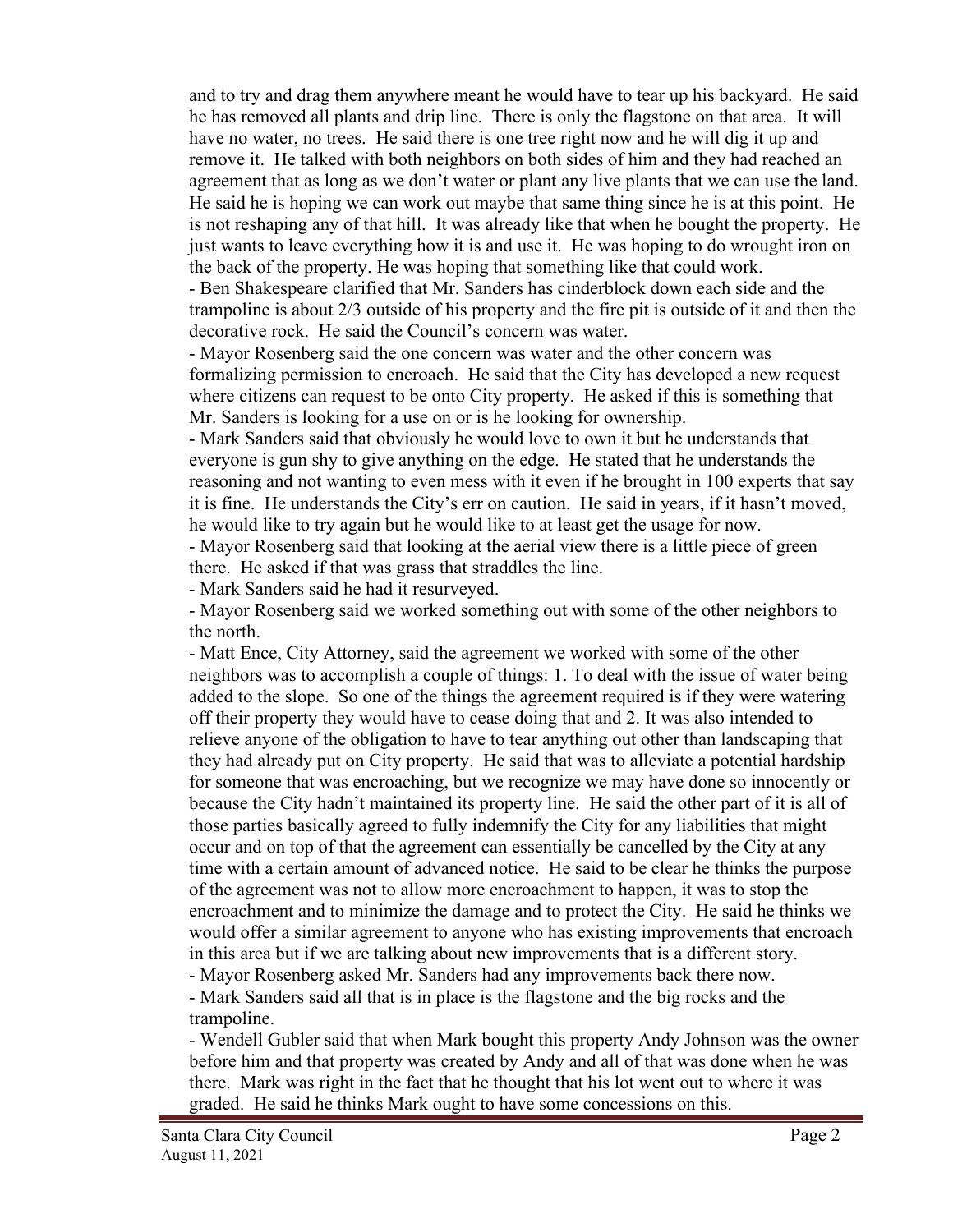- Brock Jacobsen said the Sanders were building a fence and the footings were in and then Corey (Bundy) put a stop because it was determined that the footings were built on City property. Nothing has gone on since then. It has been awhile. They just stopped at the footings until something was decided. Mr. Sanders has been to TRC and had a discussion there and at that time in the discussion we had gone on to the agreement with the other neighbors and it was said at that time that the City's stance was we weren't allowing anything new to be placed on City property.

- Ben Shakespeare said the trampoline is there and the fire pit is there and the boulders are there and water has been pulled back and obviously as a resident Mr. Sanders wants his yard fenced in so really the question for us as Council is whether we are okay with a wrought iron fence and leaving what has been there, there. He said he thinks wrought iron is a better solution than block and it is permanent.

- Mayor Rosenberg said if it is the wrought iron concept that can be removed if necessary…this is really for the Sanders protection. The City is probably not going to be able to access to do any remedial work on the back of that point because the hillside falls away all the way around where the Mr. Sanders is proposing his fence to be. The wrought iron fence could be moved or adjusted in the event he had something a lot easier than a block wall. He is not proposing any new plans back there or anything beyond the rock that is already stacked there. He said he doesn't have an issue with this one if the agreement was put into place to where in the event that something starts to happen on that slide that its Mr. Sanders responsibility and there wouldn't be any obligation to the City to come up and do anything.

- Wendell Gubler said he is okay with it.

- Jarett Waite said he is okay with it.

- Denny Drake said what he is concerned about is lots on the edge in the future that border Santa Clara property. How do we police that with all the sudden having to make changes, too, if they build out into the City property?

- Mayor Rosenberg said he appreciates Mr. Sanders coming to us and following the process and what we need to make sure happens is that there is a defined process and if neighbors want to come through the process then we can review the application and if the assurance is going to be built in accordance with the application maybe we can mitigate some of that in the future. The thing Mr. Sanders wants to make sure of is when he builds that fence, everyone that comes after him is going to think he owns out there and he does not. There is going to have to be something to make sure that is specified and probably recorded so that it is actually tied to the property.

- Matt Ence said that agreement would be recorded.

- Mayor Rosenberg said this is basically giving Mr. Sanders the ability to use it not necessarily own it and he is assuming all liability and responsibility for the use.

- Ben Shakespeare said he thinks that protects us years down the road when someone comes in, that something is documented. He said this is probably the way to go.

- Leina Mathis asked if the permission for the use is granted just to Mr. Sanders or does it go in perpetuity with the land.

- Mayor Rosenberg said he thinks the same permission granted Mr. Sanders would go with the land but the same limitations would go with it as well.

- Matt Ence said that is correct.

- Brock Jacobsen said that Scott Bannon and himself actually visited the site and took some pictures out there. He said when they went through and staked the City property and looking at the pictures, he doesn't see a fire pit installed on City property and if there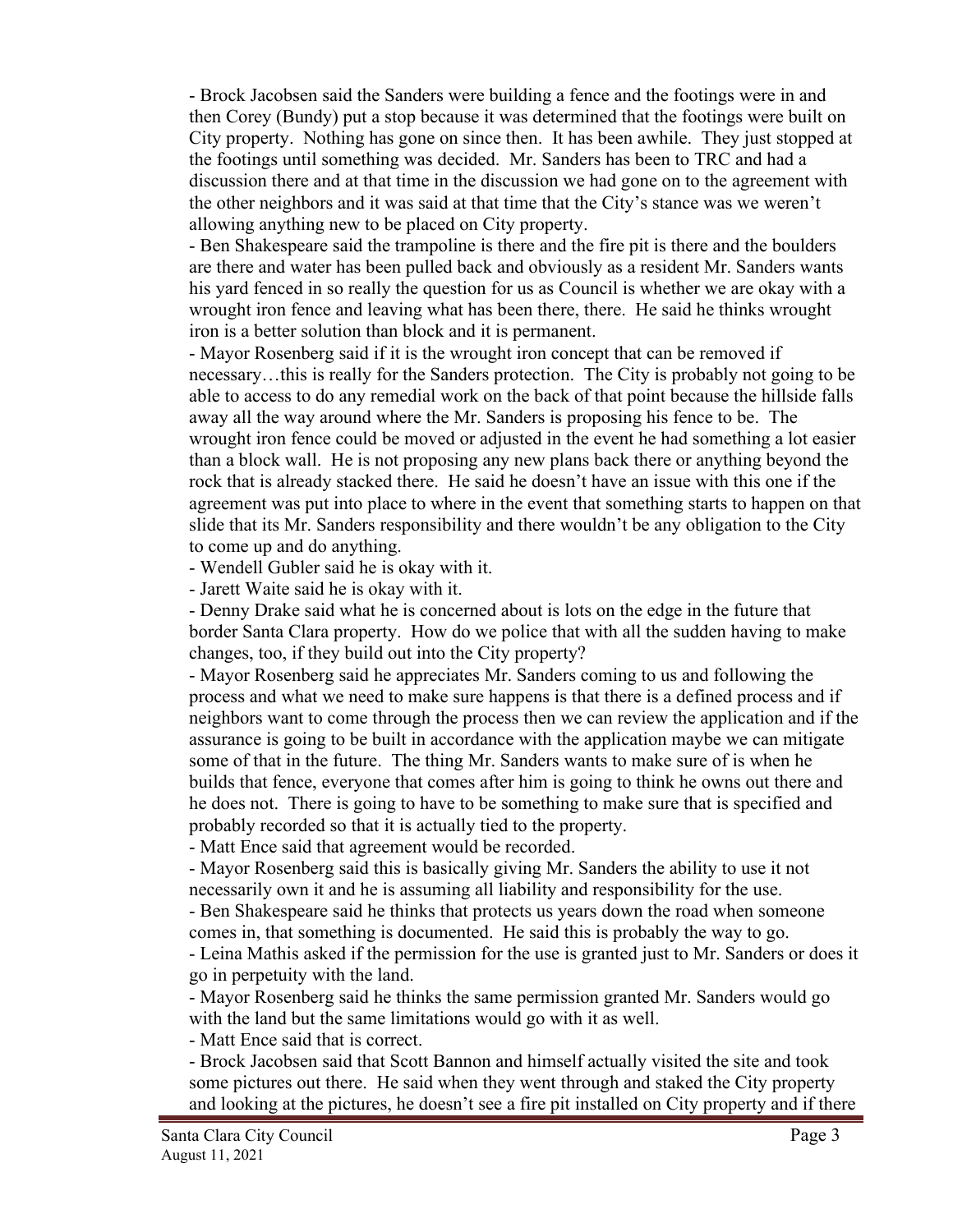is one installed now so at that time even though he was told not to put anything on City property did he go ahead a install a fire pit in the improvements on City property after he was already instructed not to do anything on City property.

- Mark Sanders said all this stuff was set. He said at first it was that he needed to stop and see what happens with his neighbor. Everything was placed, everything was done and then it stopped. He said that nothing has been done in his yard.

- Brock Jacobsen said that seeing these pictures he sees the boulders and the large flagstone in the crate but it wasn't actually placed and put in and any fire pit or anything there. He said that is his concern. They were there but not installed.

- Mark Sanders said they are still there and are wrapped up. Nothing has been done. - Mayor Rosenberg asked if this is something that comes back for formal approval or just direction given to Staff.

- Matt Ence said because it is an agreement it probably needs to come back for formal approval. The others we did as a group and the Council considered it as a group. He said he doesn't want to discourage the course Council is taking but he thinks that it is clear that there is a difference between what we did with those other property owners and what

we are being asked to do here. Council is being asked to allow additional improvements to be made on City property. That is not what we did with the other property owners. He said we can talk about the difference between permanent and temporary and what can be moved and what can't and that is fine but we need to be clear that this is not quite the same situation.

- Wendell Gubler said in Mark's defense he is the one that came to the City to try and get this done. He had already put a lot of time and money into this thing and he thinks we ought to allow this.

- Mark Sanders said that was his main point of coming to Council to clarify that it wasn't him that wanted to mess up the hillside. He was just using what was already used before he bought his home. He was not extending any further. He wasn't changing the hillside. It had been used for 8 years.

- Leina Mathis asked if the trampoline and fire pit were there previously. It sounds like the fire pit wasn't there. That was something he was adding and got stopped, correct? - Mark Sanders said he had a fire pit there and he took it down to replace it. Yes, there was a fire pit there. He did have a chain fence around the whole outside which he ripped out to start putting in a new one. All of it was in place he was just upgrading it.

- Denny Drake said he thinks this creates a real future problem if we allow new construction after the way we handled it with the other individuals. We need to protect our citizens but at the same time when you buy a home you probably ought to have it surveyed or at least know the boundary lines are compliant. He said his problem is he looks at the Tuacahn Wash and the homes being built along the edge of that and who is policing the boundary lines and if they build out into it, is the same thing applicable. It is not the size of the property but the ability to gain advantage over a neighbor or another person to what the boundary changes to. We have to make sure we are policing as best we can any new construction. He said he thinks the concession has been made with the prior agreement and as long as we are following those prior agreements we don't have an issue.

- Mayor Rosenberg said in that case we wouldn't allow construction of any new improvements beyond the City property line.

- Denny Drake said that is what we told others so he would say no.

- Jarett Waite said the tricky thing with that for him is we are also having to do policing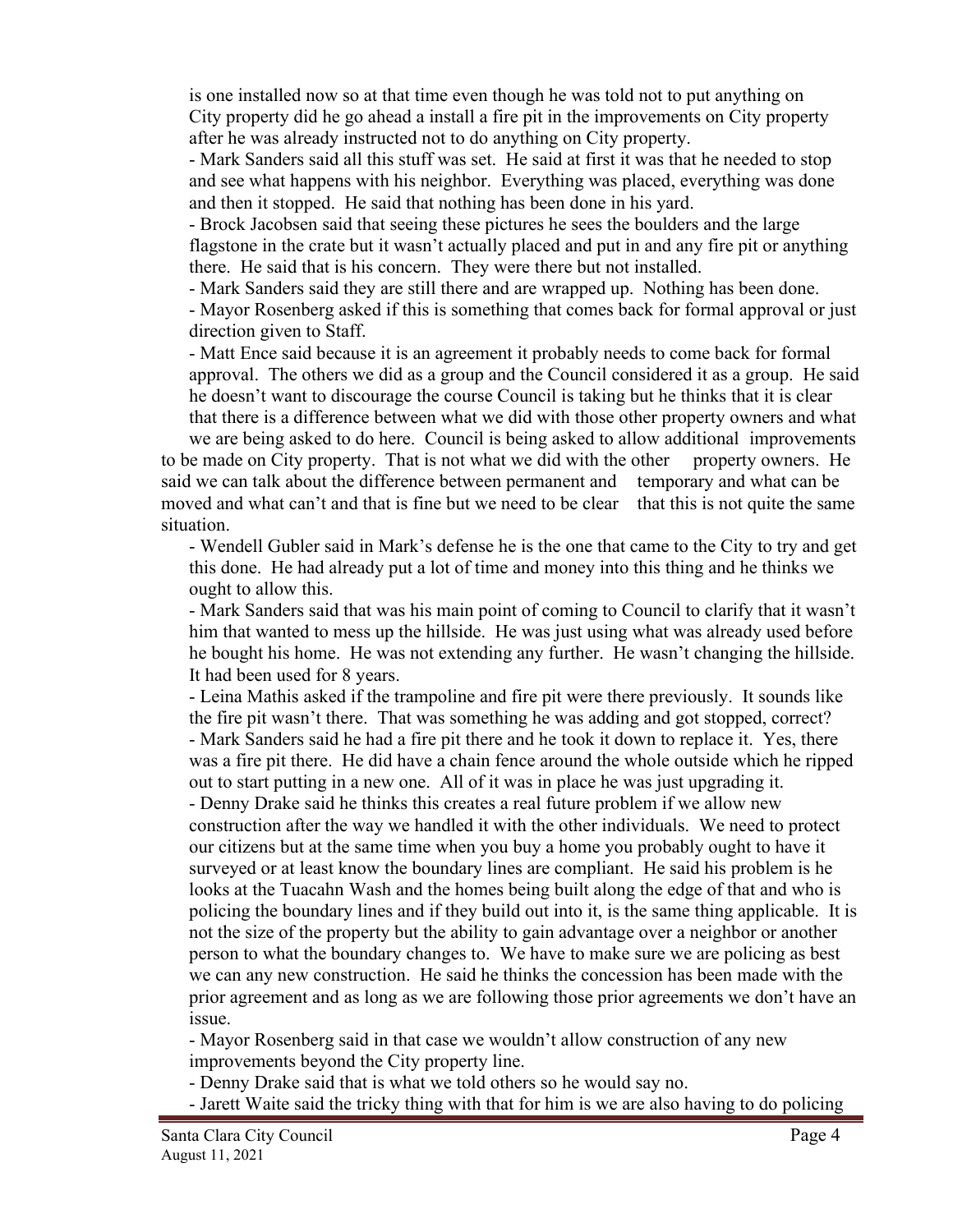with other neighbors if they change a rock or pour some concrete so we are not out there checking all the time. Just because we know the fire pit has been torn out to be replaced with something nicer, he doesn't think we need to allow that to go through. He said a small cosmetic change he can see being fine.

- Brock Jacobsen said we do have photographs of what is currently there so we would know if a change has been made which would be contrary to the agreement they made with the City.

- Denny Drake said since it has to be brought back for approval, we wait for the approval process.

- Ben Shakespeare said the difference in this is that a wrought iron fence is a nonpermitted use. You don't need to come in for a building permit for wrought iron or to extend the patio. He said he appreciates that we know it, we can address it and we can look at it. He said this is the right way to go about it. In this case as far as structure and improvements we aren't going to go back and say to remove what is there but you also need to provide some type of security around it. He said if the documentation is there and recorded and everyone is aware of how it was done in this case he is okay with it. - Matt Ence said it would be helpful if that is the direction the Council wants to go it would be helpful for Staff to have an idea of what Council is willing to allow and what you are not willing to allow because Staff is going to have to look at whatever is being proposed. Or we can just bring it back to Council and have Council approve it as a condition of the agreement and you can look at what is being proposed and approve it or not approve it your selves.

- Mayor Rosenberg said from what he is hearing right now he would probably direct Staff to go ahead and put an agreement together based on what was said tonight and bring it back to a meeting and we will have this discussion. Maybe we can have some feedback as far as what we are going to allow and things we might consider allowing.

- Wendell Gubler said what we are talking about is a wrought iron fence and a fire pit. - Mayor Rosenberg said landscape boulders, a wrought iron fence and a fire pit. We just need to formulate language that would encompass that, then Staff can enforce it.

- Matt Ence said to be totally honest he thinks the only real fair way to do it so that you don't have a different agreement with each of those property owns is for City Council to decide what he can finish and once he is done, he signs the agreement that says that nothing else is added. That is what the agreement says, "no more improvements". That is what the neighbors agreed to. The agreement is there so what needs to be decided is what you are going to allow him to do before he signs the agreement.

- Mayor Rosenberg said not just him but anybody. Let's put this on the next agenda and we will have that discussion and give Staff direction and then Mr. Sanders can follow through with the agreement based on what Council allows.

- Matt Ence said he can provide Mr. Sanders with a copy of the agreement. It is the same one his neighbors have signed.

- Mayor Rosenberg said that two weeks from tonight it will be on the agenda. He asked him to give his email address to Brock.

# **4. Conflicts and Disclosures:**

- Mayor Rosenberg said he has been asked to put together a sketch on Santa Clara Drive/Gates Lane Left Turning Lane (Item 5C4).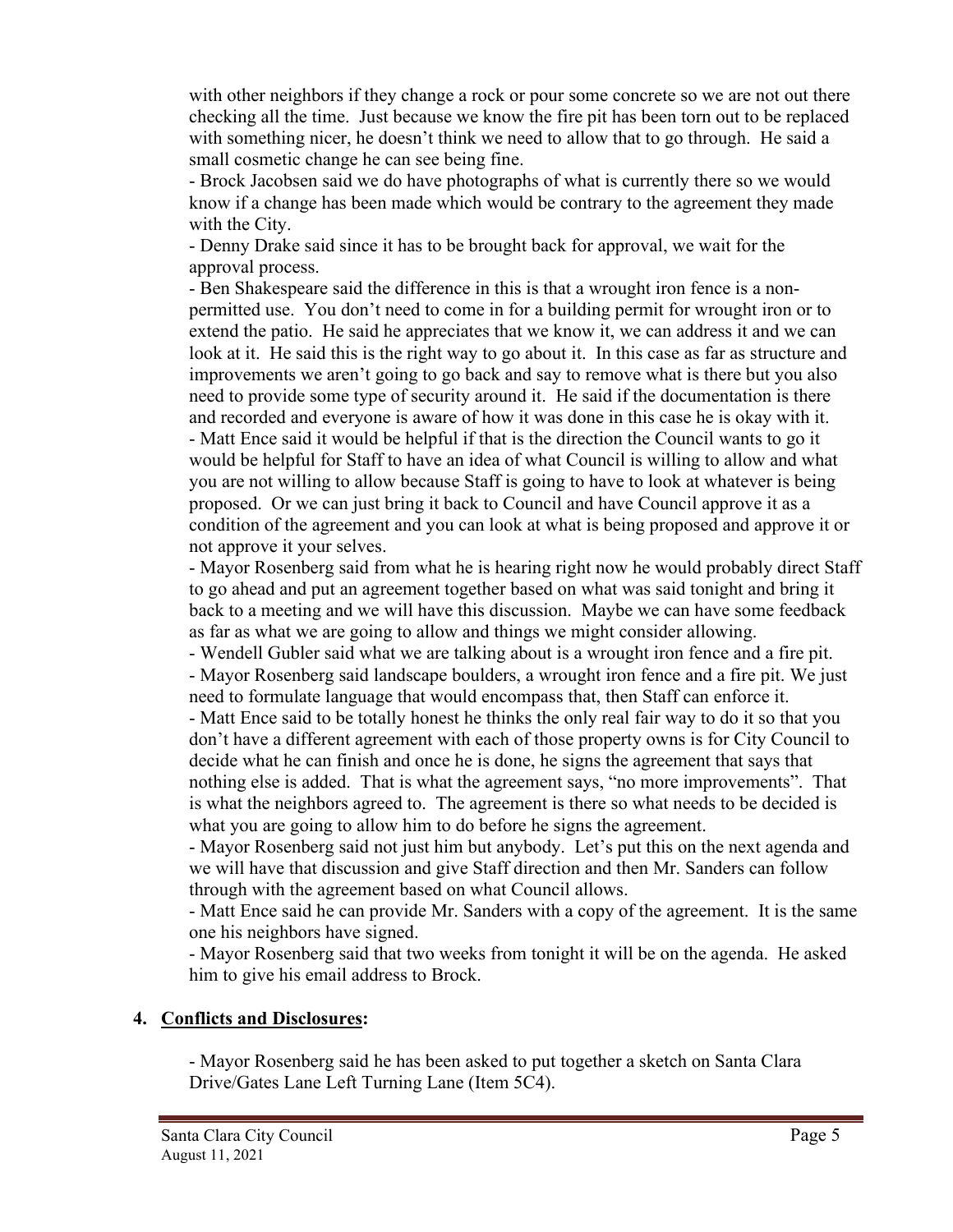## **5. Working Agenda:**

## **A. Public Hearing(s): None.**

#### **B. Consent Agenda:**

- 1. Approval of Claims and Minutes
	- July 28, 2021 Regular City Council Meeting Minutes
	- Aug. 4, 2021 City Council Work Meeting Minutes
	- Claims through Aug. 11, 2021

# 2. Calendar of Events

- Aug. 25, 2021 Regular City Council Meeting
- Sept. 1, 2021 City Council Work Meeting
- Sept. 8, 2021 Regular City Council Meeting
- 3. Set a Public Hearing to receive public comment on the issuance and sale of not more than \$2,600,000 aggregate principal amount of Electric Revenue Bonds for September 8, at 5:05 p.m.

#### **Motion to Approve the Consent Agenda. Motion by Leina Mathis, seconded by Ben Shakespeare. Voting Aye: Leina Mathis, Jarett Waite, Denny Drake, Wendell Gubler and Ben Shakespeare. Voting Nay: None. Motion Carried.**

# **C. General Business:**

1. Consider approving Resolution 2021-12R, authorizing the issuance and sale of not more than \$2,600,000 aggregate principal amount of electric revenue bonds, series 2021BB for the purchase of a 4<sup>th</sup> generator. Presented by Brock Jacobsen, City Manager.

- Brock Jacobsen said we have Mark Anderson from Zions Bank with us on a Zoom call. He said this is the first step to issuing a bond. We do not anticipate issuing the bond for the 4th generator until later in the year or in the early part of 2022. We will not be receiving the generator until 2022 and payment will not be due until it is installed and running. By adopting the bond parameters resolution and having a public hearing to open the 30-contest period it gets the first steps done. Then when we are ready to issue the bond we can quickly move forward. The bond parameters set forth the details of the bond; 1. how much the city can issue in bonds, \$2,600,000, 2. maximum number of years over which the bonds may be amortized, 21 years, 3. maximum interest rate the bonds may have, 4%, 4. maximum discount from par,98%, 5. delegates who has the authority to approve the final terms and provisions of the bonds within the terms of set forth in this resolution, 6. sets the date and time of a public hearing on the bonds to be issued, 6. sets forth the contest period of the bonds.

- Mark Anderson, Zions Bank, said Brock has done a good job of explaining what the purpose of the parameter resolution is and the need to schedule a public hearing and authorization of certain officials to make decisions regarding the terms of the bonds as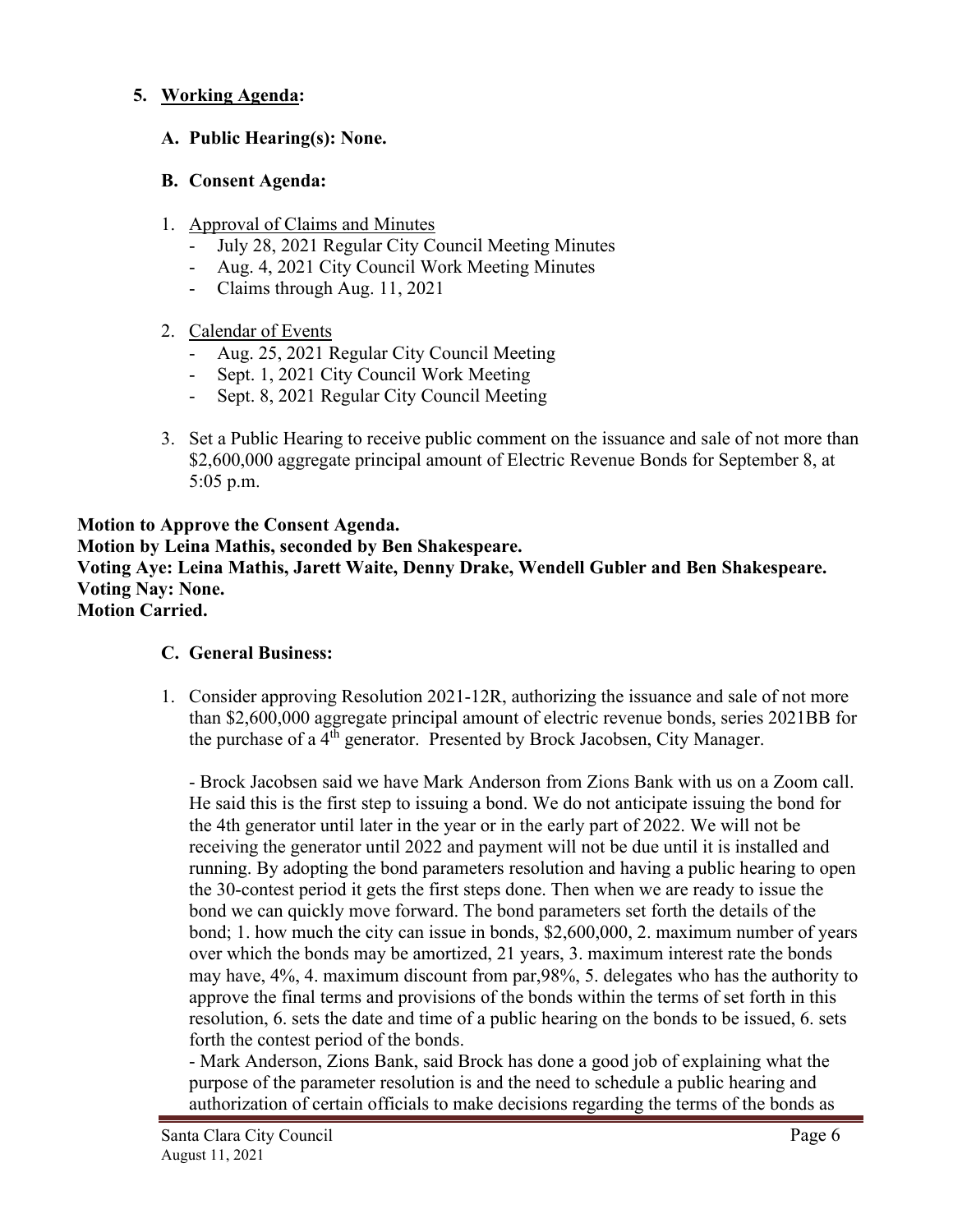well as the signing of them. He said he knows the City is not anticipating the delivery of this new unit until probably May of next year and so the question is when is the right time to issue bonds for this. He said it would be nice to have some direction from the City as to what parameters you are hoping to stay within interest rate-wise because right now his estimate based on wrapping this around the City's existing debt and only increasing the payment by about \$100,000 and keeping that level for 14 years is probably an interest rate range of 1.8-1.9%. He said we really need to have the understanding of what point in time do you want to complete the bonding process in order to reduce interest rate. He said sometimes rates can increase quite rapidly so it would be nice to have some discussion amongst the Councilmen and Staff as to what you would like him to do as he tries to monitor the market conditions as to when the best time to issue these bonds is.

- Brock Jacobsen said not having a crystal ball as to when interest rates are going to move, we don't want to allow it to get to high, above that 1.99% but also knowing that when we issue them that starts when we will have interest and principle payments which will come quicker. If we issue them around April and we are already making a bond payment for that year and we don't have a generator yet for another 8 months and we will be paying on it before we even have it. That is not ideal but it is all right.

- Mark Anderson said one of the things that motivated us on issuing the bond last time was the opportunity to capture some savings by refunding a couple of other bonds earlier. He said interest rates are very favorable but how long that will last is not known.

- Jarett Waite said we don't have to pay for the generator until it is installed.

- Brock Jacobsen said that is correct but if the bond is issued the payment is already started.

- Ben Shakespeare asked if we could set that money aside in a money market account and generate interest on the flipside and help offset that cost.

- Mark Anderson said you can and that would be expected. That is what is happening with the initial bond that was issued a couple of months ago. It would have to be invested with something compatible with the public treasurers investment fund with the State of Utah. Right now that is yielding less than .04%.

- Ben Shakespeare said we want the best interest rate we can get so do it when it is the best but we don't know that.

- Leina Mathis said she would prefer to do it sooner than later and take the lower rate even though we are making the payment because if we wait too long we are quickly going to eat up that amount if we get a 3% interest rate over a 14 year period.

- Mayor Rosenberg asked Leina if she is saying to do it now.

- Leina Mathis said she is saying to do it now.

- Ben Shakespeare said if the rates are under 2% right now, he can't imagine doing much better than that and over a long term that is a lot of money.

- Brock Jacobsen said we will keep the process going then. We will have the public hearing in September and continue the process to issue the bonds.

- Mark Anderson said he thinks we could be in the position to issue bonds as early as the first part of October once we have the public hearing and the contest period but we can lock in an interest rate prior to the bond close.

- Jarett Waite asked how leveraged the Fire Department will be with this bond. It is not like a debt to income ratio for this.

- Brock Jacobsen said that is called debt coverage. We still look good on our debt coverage. We are well above what we need to be.

- Mark Anderson said we need to maintain a 1.25 coverage and we are still close to 2.0.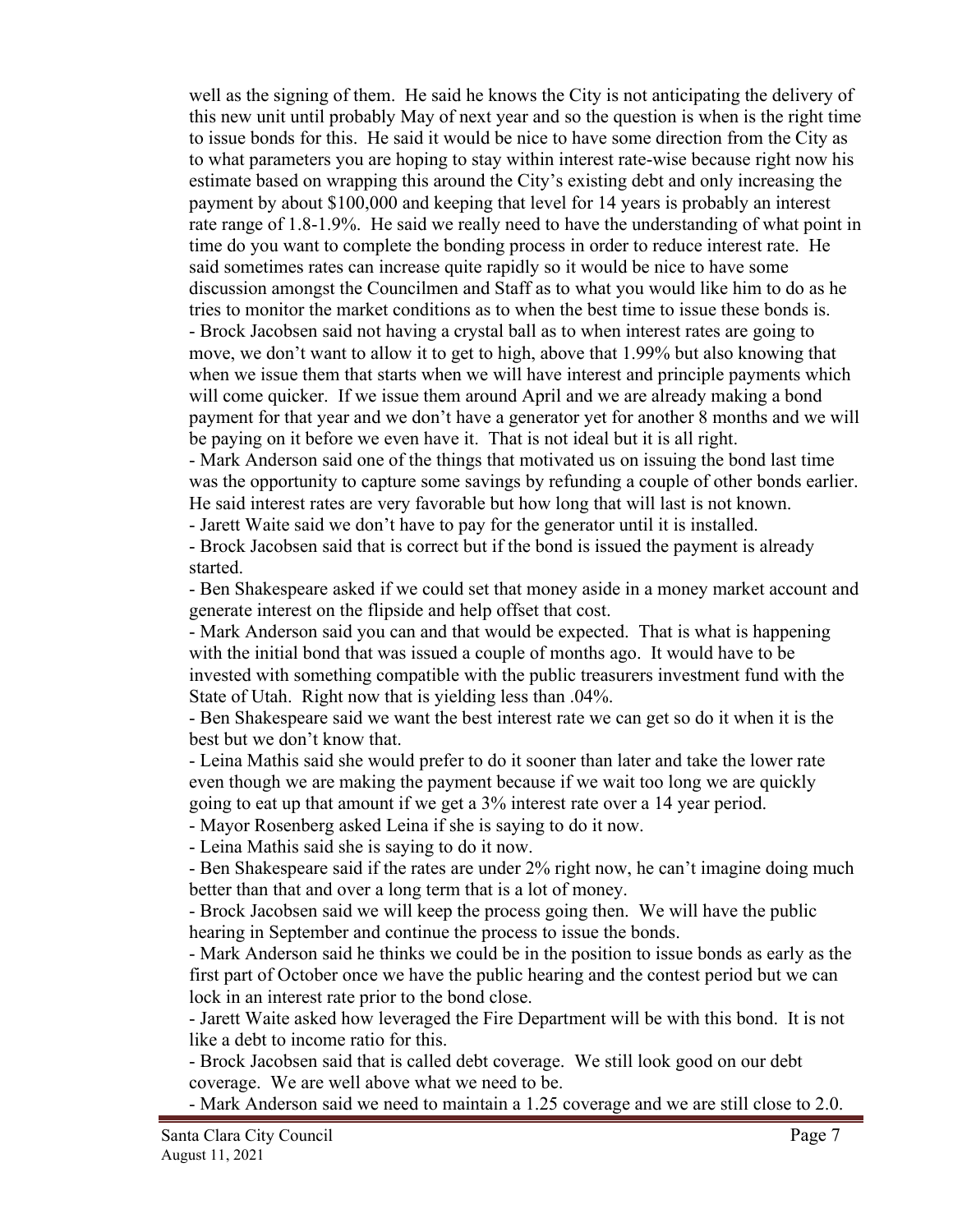The annual payment is only increasing by about \$90,000 and as the debts fall off we would just fill in those payments and keep a level payment.

## **Motion to Approve Resolution 2021-12R, authorizing the issuance and sale of not more than \$2,600,000 aggregate principal amount of electric revenue bonds, series 2021BB for the purchase of a 4th generator as presented.**

# **Motion by Jarett Waite, seconded by Denny Drake.**

- Brock Jacobsen said that on the series 2021BB that is really 2021B.
- Mark Anderson said that is correct.

**Amended Motion to Approve Resolution 2021-12R, authorizing the issuance and sale of not more than \$2,600,000 aggregate principal amount of electric revenue bonds, series 2021B for the purchase of a 4th generator as presented.** 

**Motion by Jarett Waite, seconded by Denny Drake.** 

**Voting Aye: Leina Mathis, Jarett Waite, Denny Drake, Wendell Gubler and Ben Shakespeare. Voting Nay: None.**

**Motion Carried.**

2. Consider approving the Black Desert Development Agreement. Presented by Matt Ence, City Attorney.

- Matt Ence said we have been working with the developer on this project for a number of months. The development agreement has been something that has been an on and off negotiation but we have gotten to a place where this agreement is ready to move forward. He can give a quick summary of what is covered in the agreement. The Black Desert project extends from Ivins to Santa Clara so this development agreement would only apply to our portion. It is a fairly straightforward agreement. It really does a few major things. Most importantly from the developer's perspective is it vests the developer with a maximum of 1,937 total residential units for the portion of the project that is in Santa Clara on 297.56 acres so that 1,937 total units comes from the approval of the Master Plan which approved the overall density of 6.5 units per acre and 6.5 units per acre over that acreage is where the 1,937 units comes from. That isn't going to be spread evenly across the project so one of the things the development agreement allows the developer to do is as they bring in phases for project plan approval of specific portions of the development they can cluster that density in order to get higher densities in certain areas. They have to use their open space where they are not going to develop to make sure those densities comply with the development agreement and our ordinances. The maximum density they are permitted under the PDR zone is 8 units per acre, which they can also increase up to 12 units per acre if they get an additional approval for bonus density. The development agreement allows them flexibility to take their open space and utilize it in such a way that they can cluster the density and develop the property in a manner that they would like and get those higher densities, preserve those open spaces and have a lot of flexibility to do that. Open space pursuant to the development agreement can consist of a couple of different things. One is unimproved open space, which he said they have had discussion with the developer about taking the open spaces that they plan to have no improvements on and for them to grant to the City a conservation easement. He said we are in the midst of the process of reviewing what that would look like and this would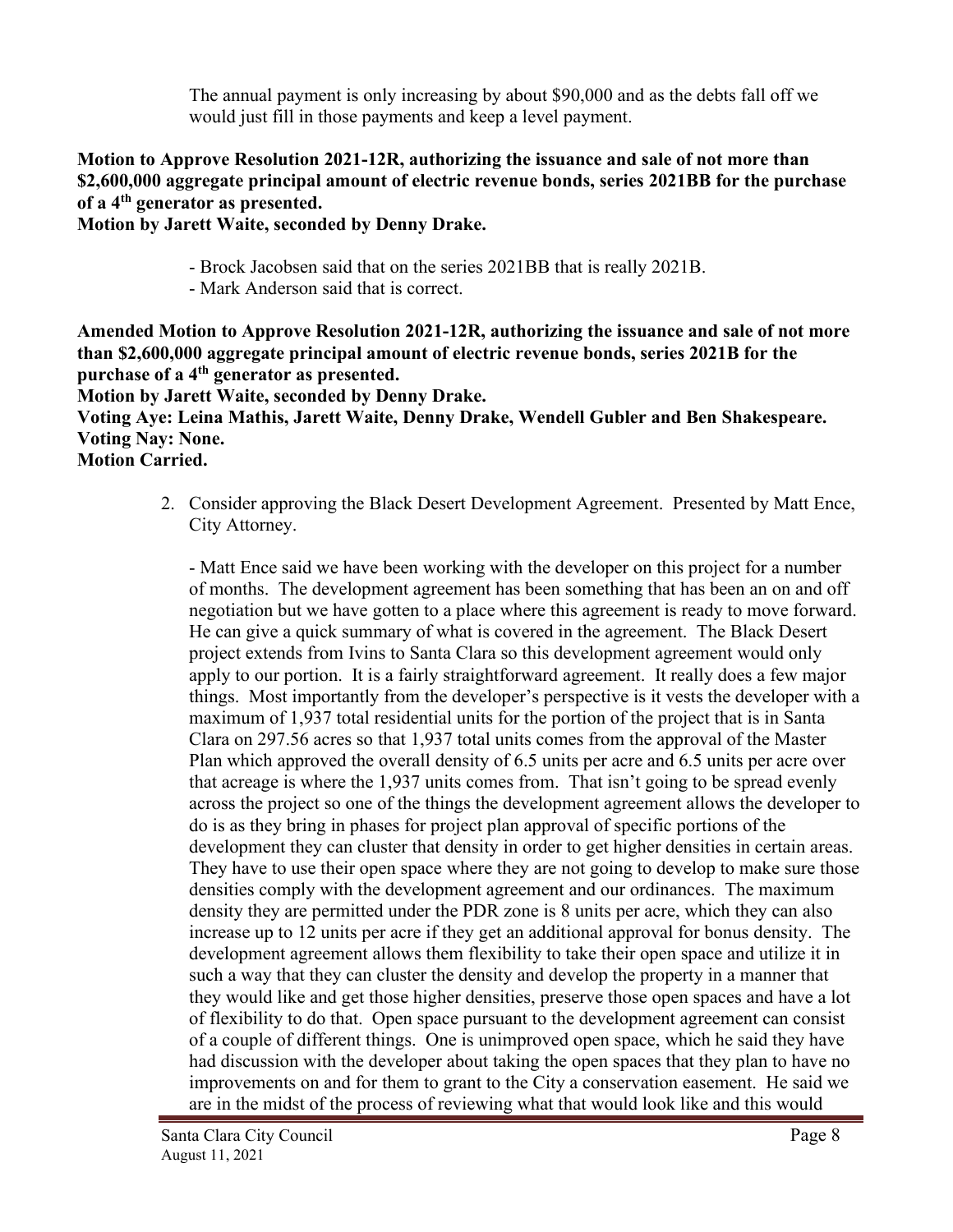include open spaces such as a significant part of the lava and potentially others that they don't plan to improve would be preserved and the City would have a conservation easement so that we could insure that those properties remained open and not disturbed. They would also have improved open spaces as well such as parks and trails and other things. The development agreement also contemplates that they will have commercial development. It states that the commercial development when it is approved will reduce the overall residential units that they can develop in the project but there is no hard formula set for that. When they bring a commercial project to the City they can they think it is the equivalent to X number of residential units and that can be considered and approved at that time. That could vary depending on the type of commercial development they are bringing to the table. What is important is to make sure we have the infrastructure to serve both the commercial development as well as the units they are entitled to. Another thing covered by the development agreement is they committed to dedicate land for master trails that will comply with the City's Master Trails Plan. The development agreement also lists traffic and road improvements that need to be addressed to address the traffic impacts of the development and requires all of those improvements to be considered as part of a traffic study that they will obtain. The development agreement also provides that they will contribute to off-site traffic improvements that are identified in that traffic study and it also addresses their ability to receive impact fee credits when they provide some kind of public system improvement that we don't otherwise pay for. The development agreement says in its current form that their project plan, including the golf course, has been approved by the city. The PD project plan that included the golf course was actually considered by the Planning Commission back in Sept. 2020. The Planning Commission recommended that the City approve it and then also granted them a conditional use permit for the golf course but it did not come to the City Council after that so the City Council has not actually given the final approval yet on the golf course. He said he doesn't think it needs to hold up what we are doing here. If Council is comfortable with the development agreement we can approve it subject to them coming back and bringing that PD project plan amendment with the golf course for Council's final consideration and approval. He said that when the approval for the Master Plan was given it excluded what is referred to as Area 6, which is where the trail and the power line and a lot of the lava is along Pioneer Parkway. The acreage we are trying to cover with the development agreement because it is the entire project actually includes Area 6 and they want the benefit of the density that they would otherwise build in Area 6 so they could use it elsewhere and Area 6 is an area that they want to preserve with a conservation easement and so because Area 6 was excluded from that previous Master Plan approval we bring that back to the Council at the same time as we do the golf course consideration and have the City Council amend that Master Plan approval to bring Area 6 into that as well so that they have the same density that they are entitled to there and then it will all be treated the same and covered by the development agreement and will all be part of the Master Plan and that will tie off those loose ends.

- Bob Nicholson said it could come to the next Council Meeting if the Council wants. It was the amended PDR zone. The PDR that is existing really represented the old Knoll's pasture plan, so they are bringing through an amended PD zone. He said in Area 6 is about 18 acres. Planning Commission is concerned about preserving this very unique portion of lava, which is not the entire 18 acres. It is the east portion of Area 6 that is quite special and unique.

- Matt Ence said what is before Council now is the development agreement for Council's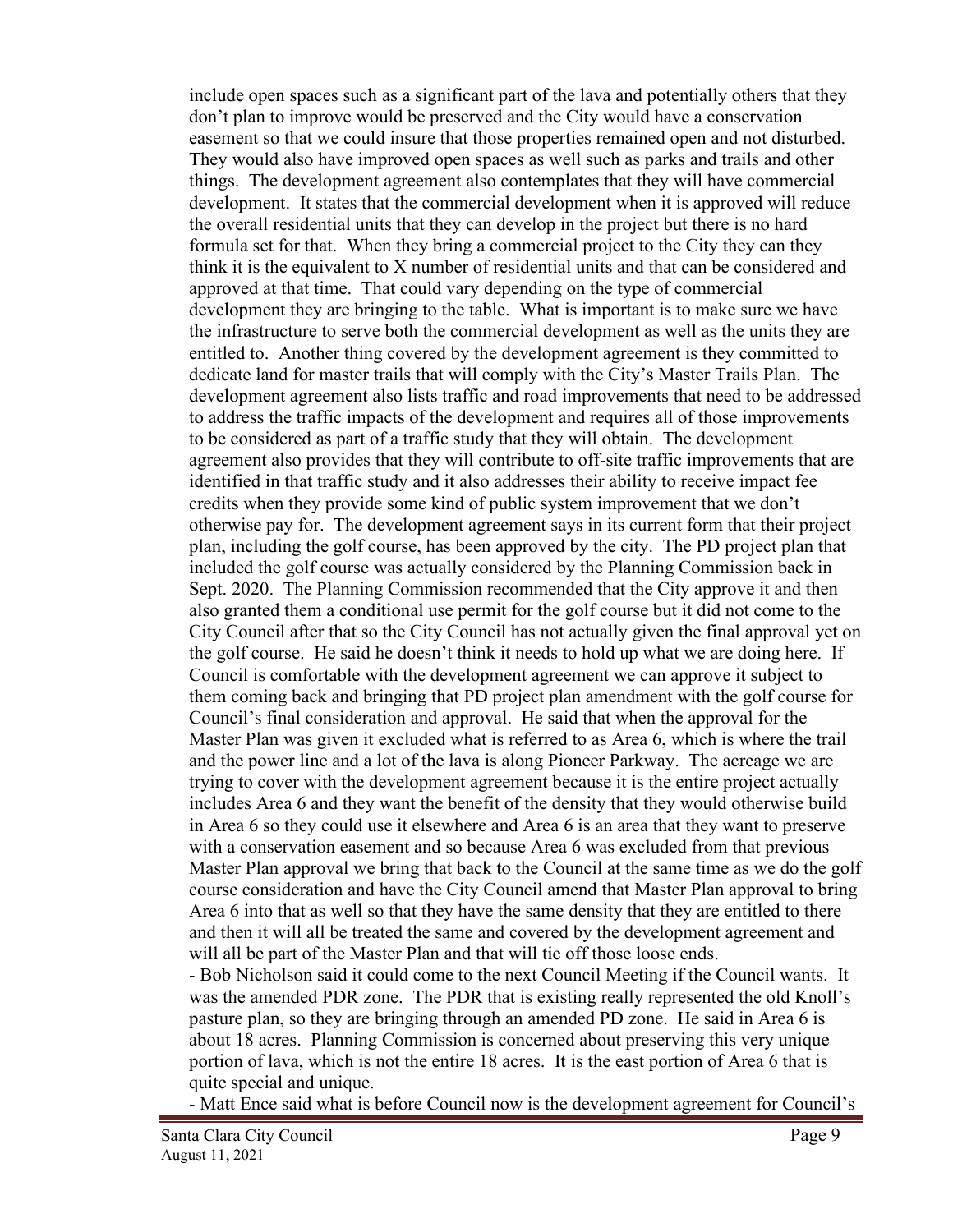review and approval potentially but subject to approval by City Council of the amended PDR plan that includes the golf course and incorporates Area 6.

- Wendell Gubler asked why that didn't come before the Council after the Planning Commission approved it.

- Matt Ence said that looking at the timetable it was in September of last year and that was around that same time we started working on the Regal Homes portion of the property so it may be that we set that aside or the developer set that aside as we worked on that. He is not sure.

- Bob Nicholson said part of the answer was the instruction was not to bring the amended zoning to the Council until the development agreement was done also.

- Matt Ence said if we would have realized that soon enough we could have added it to the agenda, we could have done that tonight but it didn't get discovered soon enough. Planning Commission did make a unanimous recommendation of approval, they did approve the conditional use permit for the golf course use and did so unanimously but those things were subject to this final approval of the City Council.

- Denny Drake said in Section T "Available Funding" under "Resources" it states: "The City agrees to use its best efforts, consistent with the City's best interests, to assist the Developer, and sponsoring Developer's requests when appropriate, in obtaining and using any state, regional or federal funds, including but not limited to grants, reinvestment funds, or other monies…" He asked if this is not a guarantee. We are not going to guarantee that something will affect our bond rating but just helping them to achieve their goal.

- Matt Ence said he doesn't see it as a guarantee because one of the phrases in there is "consistent with the City's best interests" so that is a way of the City saying if there are opportunities that make sense the City will help them. He said he thinks one thing the developer is going to want to come back to the City and discuss at some point is the potential of creating a PID in the City to help finance some of the public improvements and the approval of the development agreement does not require the City to do that. - Leina Mathis had a question on Area 6. On one hand she is okay with it on a calculation and density perspective but is there something in the amendment when it comes back and we include that, that it is specifically that there is to be no building in Area 6.

- Matt Ence said we already started the process of reviewing the form for the conservation easement and he thinks they are ready to go forward on the conservation easement as soon as we can get to it. He said we could get that taken care of very soon and almost have that property of concern in Area 6 taken care of maybe at the same time we do that approval.

- Mayor Rosenberg said the indication from Patrick Manning was that was going to stay the open space in Area 6 in accordance with the Planning Commission.

- Jarett Waite asked why Exhibit B  $&$  C are blank in the agreement.

- Matt Ence said it is probably just formatting issues.

- Jarett Waite said his concern is the agreement refers to Exhibit B several times but it is not actually in the agreement.

- Matt Ence said Exhibit B, that would be attached, would be the Master Plan that was already approved by the city. We are not really changing anything there. He said he sent an email to the applicant asking if they would provide us what they believe should serve as Exhibit B but he didn't get a response so that is something we still need to nail down but it shouldn't be anything that Council hasn't seen before. It is basically the Master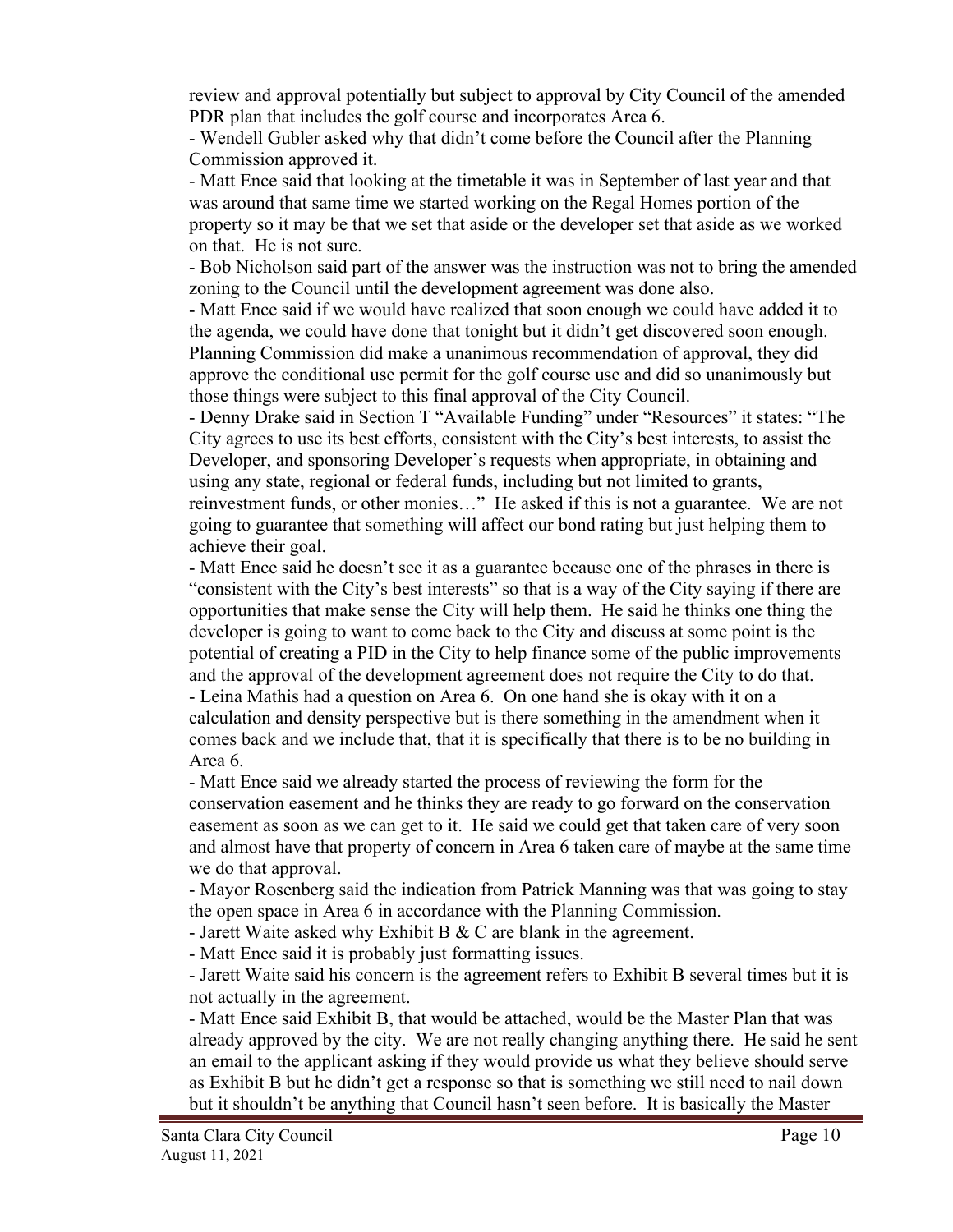Plan and Project Plan that Council has already approved.

- Patrick Manning said one thing in particular they are trying to hurry up on. They are finished with the golf holes in Ivins and JP Construction is sitting idle waiting for permission to get into Santa Clara. He asked if Council can possibly approve the development agreement subject to final legal review and then come back in two weeks and submit the project plan, which is the golf course. He said he will give his promise to Leina Mathis that Area 6 won't be developed.

- Ben Shakespeare said the developer has been held to preserving large portions of open space and a lot of that has been addressed to be preserved so those that have concerns about what is out there, there is a large portion of this lava field that will remain untouched.

- Patrick Manning said what they are projecting to do with the document that has been seen at Planning Commission shows close to 70% of open space in Santa Clara. They are preserving all the lava that is seen in Ivins other than the golf course there is nothing on it so it is not only the 70% in Santa Clara but roughly another couple hundred acres in Ivins as well.

**Motion to Approve the Black Desert Development Agreement as has been explained with the legal review on the additional application that is going to come in and with the developer maintaining open space to retain the view we have in Santa Clara.** 

**Motion by Denny Drake, seconded by Ben Shakespeare.**

- Leina Mathis said to make sure that it is subject to the amended PDR and Area 6. - Ben Shakespeare asked if we needed to address anything right now about the golf course.

- Mayor Rosenberg said the golf course is covered in there. They will have to submit their grading plans for their grading permit to get going.

**Amended Motion to Approve the Black Desert Development Agreement as has been explained with the legal review on the additional application that is going to come in and with the developer maintaining open space to retain the view we have in Santa Clara and subject to the amended PDR and Area 6.**

**Motion by Denny Drake, seconded by Ben Shakespeare.**

**Voting Aye: Jarett Waite, Leina Mathis, Ben Shakespeare, Wendell Gubler and Denny Drake. Voting Nay: None.**

**Motion Carried.**

 3. Consider increasing the Carbon Free Power Sales Contract by 2 Mega Watts. Presented by Gary Hall, Power Director.

- Gary Hall said we are looking to increase our capacity in the Carbon Free project 2 more mega watts to make a total of 5 mega watts. He reminded Council that they discussed this last week at the Work Meeting.

- Ben Shakespeare asked if we still have the exit strategies. Do we still have the same updates and exit ramps? He said he agrees that we need to increase it to 5 mega watts. - Gary Hall said with the increase to 5 mega watts our liability goes up a little bit more if we do back out. It was almost \$7,000 or \$8,000 more at the last bailout time. There is a little bit more risk going an extra 2 mega watts but that doesn't change the fact that we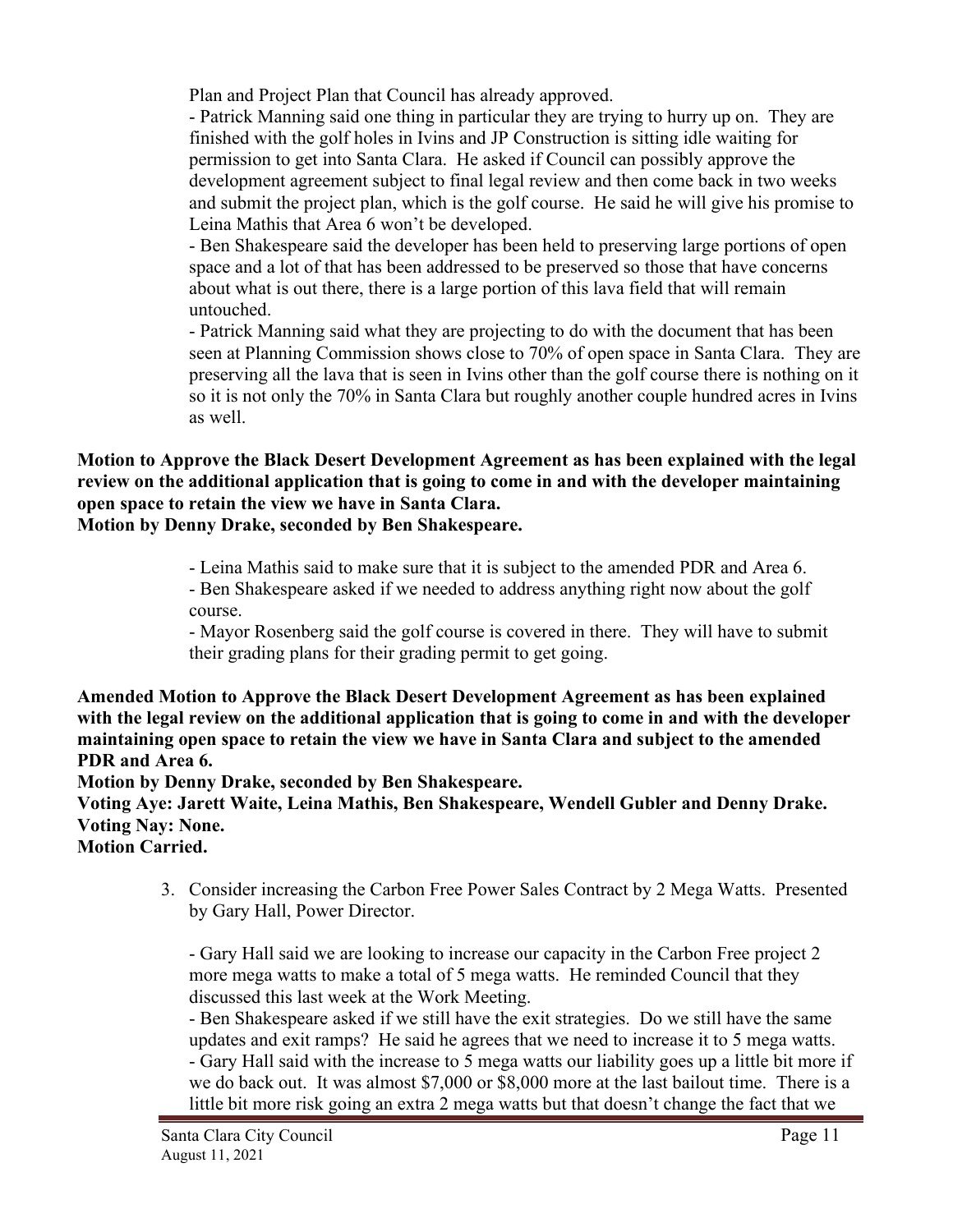still need it.

- Ben Shakespeare said yes and that's stable. The stability of it, that is more important. It is a project that we know is going to be around for 40 years.

- Jarett Waite said he wanted to note that UAMPS has provided this to us and this is the right decision for our City and so we are relying on their expertise as well as Gary's to make this decision.

- Gary Hall said he went over this with Jack Taylor and Kelton at UAMPS and he plugged it into his spreadsheet and with a 3.5% growth over the next 10 years they still figure that the extra 2 mega watts should be enough so we are not too long in the winter months and still be covered.

- Denny Drake said that 3.5% over the next 10 years is only a 33% increase. Aren't we growing at a more rapid pace then that in actuality?

- Gary Hall said currently, yes, but we will get built out and historically 3.5% is what we have been.

- Ben Shakespeare said that is a pretty conservative number.

- Brock Jacobsen said that number is consistent to what we have done in our impact fee analysis as we have gone forward doing those.

## **Motion to Approve increasing the Carbon Free Power Sales Contract by 2 Mega Watts as presented.**

**Motion by Jarett Waite, seconded by Wendell Gubler.**

**Voting Aye: Denny Drake, Jarett Waite, Ben Shakespeare, Wendell Gubler and Leina Mathis. Voting Nay: None.**

**Motion Carried.**

4. Consider approving the reconfiguration of Santa Clara Drive and Gates Lane to add a left turning lane. Presented by Dustin Mouritsen, Public Works Director.

- Dustin Mouritsen said that after last week's discussion on the widening of the intersection of Gates Lane and Santa Clara Drive he went and revisited the intersection and found that there is room to do a deceleration lane onto Gates Lane. He said we will do a shared bypath so we can keep bypass on both sides, east/west travel lanes and the center lane going all the way through. He said this is work we can do in house and he would like to start on it soon. He said the striping would be contracted out.

- Jarett Waite asked if we are really going to take out 10 planters.

- Dustin Mouritsen said yes but we will leave the two down by the Jacob Hamblin home. He said he thinks it will look more finished if we take all 10 out. We will lose all onstreet parking through that section that we restripe.

- Mayor Rosenberg said we are going to try to keep parking outside of the restriping. He asked if we want to take out the two planters that kind of guard that parking.

- Dustin Mouritsen said yes.

- Jarett Waite said we discussed at the last meeting that if this property southeast of this wants to have on-street parking they could just move the sidewalk back and use their land for that.

- Mayor Rosenberg said that hopefully they will just find the parking on-site otherwise we are inviting some of the same conflict we have down at the fruit stand.

- Leina Mathis said that Brad Hays (Parks & Trails Director) had said that most of the trees were going to be disposed of but on the far end there are a couple of trees that look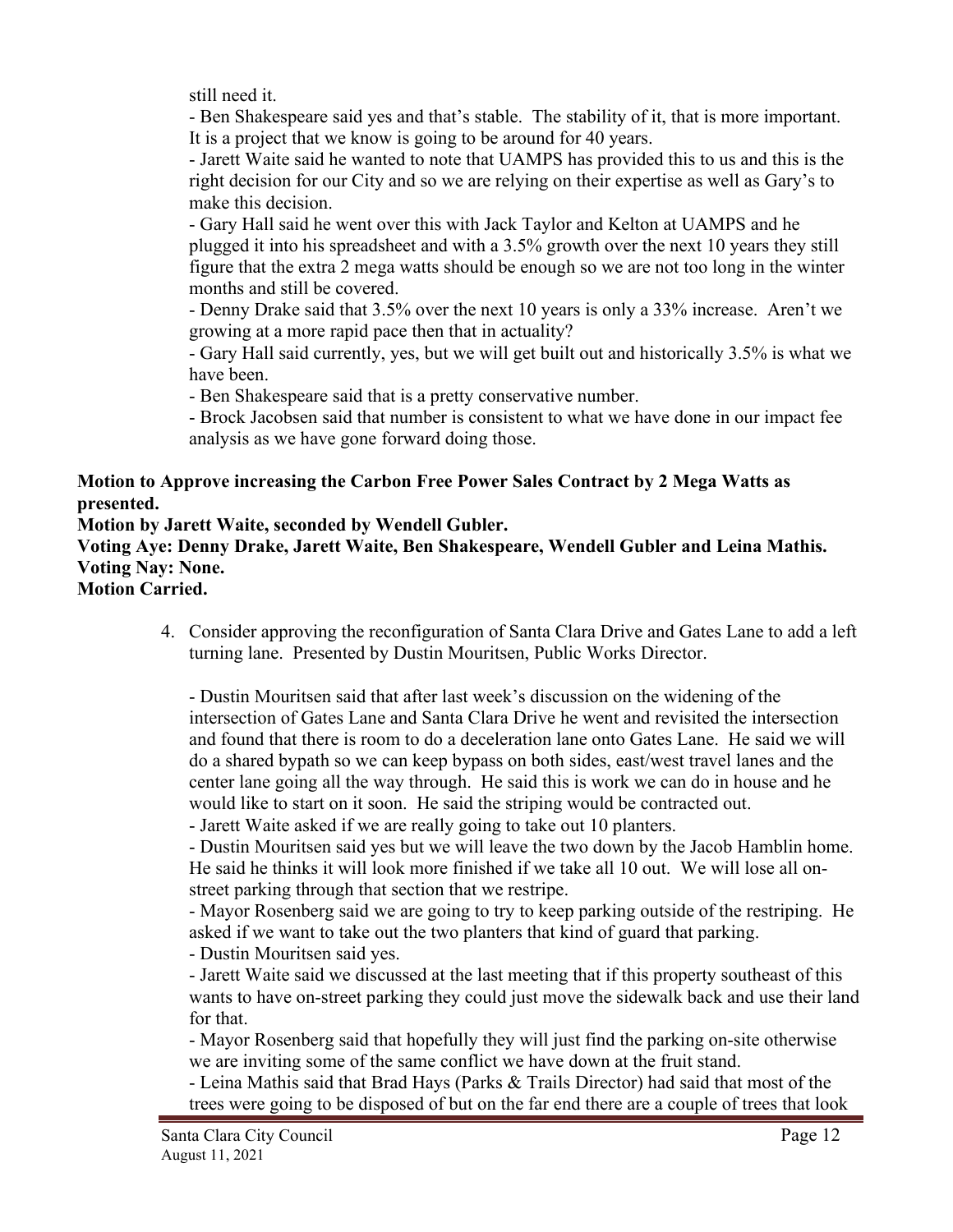like they are fairly new. They are actually tied down.

- Brad Hays said there is two on the south side that are fairly new that could be removed. The thought is to plant them somewhere else.

- Mayor Rosenberg said that Brad is going to replace all those trees at least on a one-toone someplace. We have set that informal policy that if you take one down you have to put one back to maintain our tree inventory, which is an asset.

- Jarett Waite asked if the deceleration lane is going to look like the one there is for Swiss Village because that has functioned really well.

- Dustin Mouritsen said yes. We actually have quite a few of these all over town.

- Denny Drake said he thinks it is an excellent idea and a good plan.

- Ben Shakespeare said that the residents that live down there are excited about this. It is a safe improvement.

**Motion to Approve the reconfiguration of Santa Clara Drive and Gates Lane to add a left turning lane as presented including the removal of 10 planters.** 

**Motion by Ben Shakespeare, seconded by Jarett Waite.**

**Voting Aye: Leina Mathis, Denny Drake, Wendell Gubler, Ben Shakespeare and Jarett Waite. Voting Nay: None.**

**Motion Carried.**

## **6. Reports:**

## **A. Mayor / Council Reports**

#### Ben Shakespeare:

- He went through Tagg'n Go. There were several Santa Clara youth working there. It is nice to see it open. He said he is excited for the commercial a little further down to see what comes.

#### Leina Mathis:

- Yesterday was our free swim day at the SHAC. She took her grandson over last night and there were a number of people from the City who were taking advantage of it. The director of the SHAC will get her a final count and she will pass that along to the Council so they can know how many of our citizens went to that. It looked like it was pretty well attended.

- The Heritage Commission has a meeting tomorrow. They are going to be going over the committee members. Some of them are retiring, for sure one and maybe two. She will come back to the Mayor for appointments of some new members.

# Jarett Waite:

- He attended a meeting with some Internet providers with Brock and the Mayor. Century Link (Lumens) and TDS presented. A lot of good information was given. Lumens has four planned pilot projects in St. George in areas where they have really poor service they are putting fiber in an existing conduit. It is very unobtrusive to the neighborhood. They also acknowledge that they will try and expand that to the rest of Southern Utah if it goes well but it is all dependent on the upper brass and if the economics line up. He said the concern is if we rely solely on our local Internet providers there most likely will be pockets of Southern Utah that never get fiber because the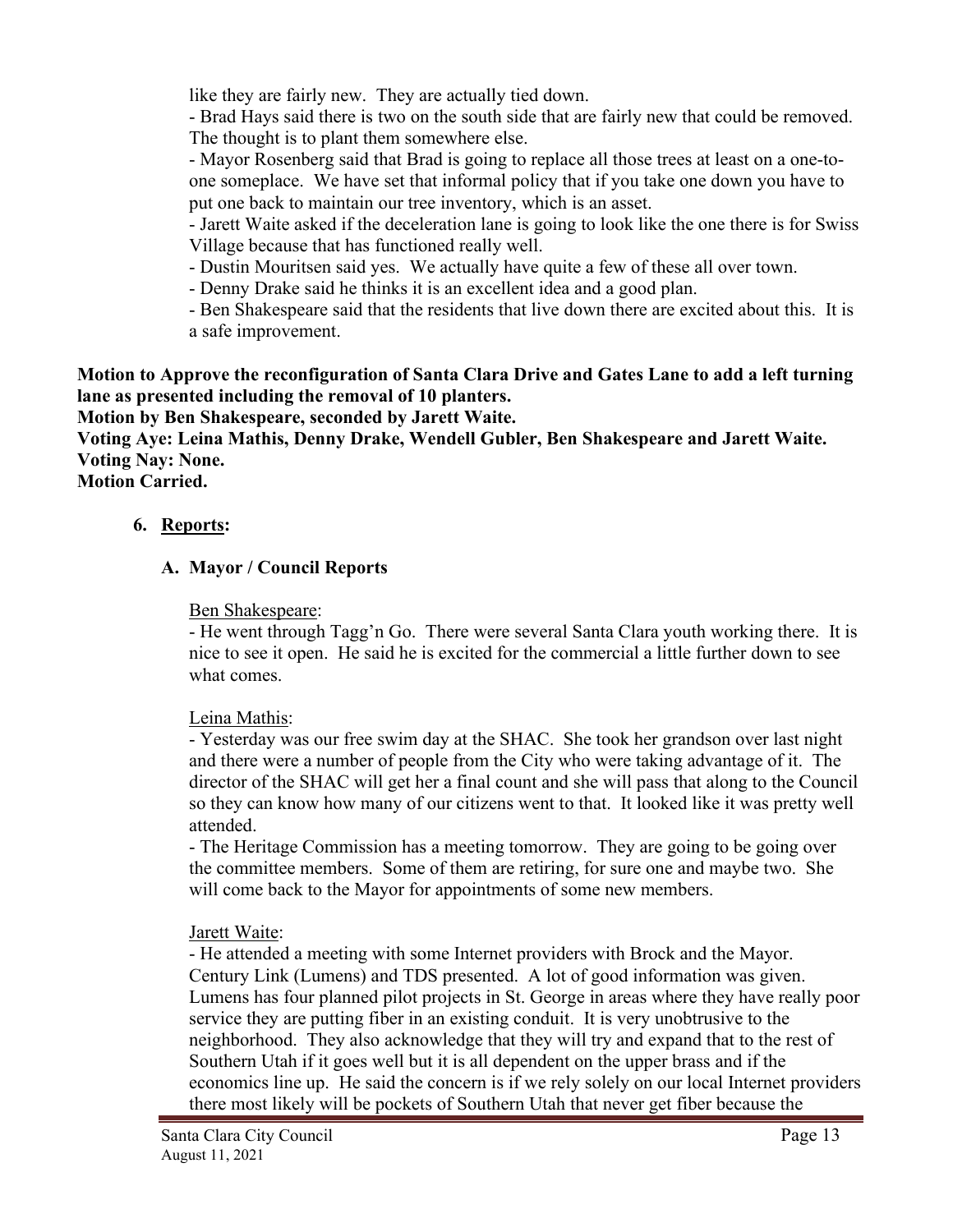number may never line up. Either it is not dense enough or there is too much rock in the ground or whatever other reason they come up with. There might be areas that are permanently depressed because they don't have a good enough Internet connection. He said we are still pursuing possibly creating an Interlocal agreement with all the cities and we would all come together to provide fiber service and to partner with UIA to provide service.

#### Denny Drake:

- He had a meeting with the Water Conservancy District on Thursday to discuss the water situation in the County. He said they presented a graph to show the needs. He said that after meeting with them he feels we should be reviewing our landscape requirements by ordinance. If things don't line up by 2025 we will be doing some major changes and if we could revise our ordinances now. It is a matter of if there is going to be enough water. There are some things we need to review and according to them it is up to the cities to do that and not up to the Water Conservancy District. We have to be in the forefront of making the conservation effort.

- Mayor Rosenberg said that there is a Technical Advisory Committee for the Rural Water Supply Agreement Pact and they are working on a common landscape ordinance that all the cities would adopt so that each city is the same. It will be eliminating a lot of turf. There will basically be no ornamental turf and we are looking at things to do inside the home. Things like recirculating hot water. There will be a significant number of conservation measures. They are meeting every other week to go through that. Dustin is in this group as well as Kristelle. The State right now requires .86 acre-feet per connection as their source requirement for State code. Based on our actual usage down here that number is less. It is more like .779 so if we get the State to adopt that it takes our existing water rights and will provide water for a bigger population. They are shooting to have like a .55 on that. This is going to require a significant amount of conservation. They are looking at a target use for every home of 146,000 gallons per home and that is all you get. They are talking about putting this in on new growth to start so all new developments would have to meet it from the get-go and then provide incentives for existing residential users.

- Denny Drake said he thinks it is good that the Home Builders Association is a part of this because they are talking about trying to create smart homes and environmentally more efficient. So they are looking at unifying construction standards for the various cities so that the builders would have the same requirements for each city.

- Mayor Rosenberg said we are going to see a lot of that. The TAC is meeting weekly and there is another committee that is meeting as well. There is going to be a big effort there. He also went to a meeting that was addressing water use on the Santa Clara side. There is not that much available water left there so it is a matter of repurposing the water that we have. St. George is looking to expand some additional reuse storage reservoirs out here and the push is being made to have the Water District assume that role so they would be the ones doing those additional reservoirs. He talked about the endangered fish. The fish are going to get their water. They are supplementing irrigation water with the Gunlock wells right now. There are some water right acquisition issues. For us to be able to use our share of that reuse water we actually have to file a water right on it. We are the only ones that can file a water right on it but we haven't done it to date so it is probably something that we are going to want to do sooner than later. Right now when we have a cutback on the Santa Clara the farmers take a haircut and the residential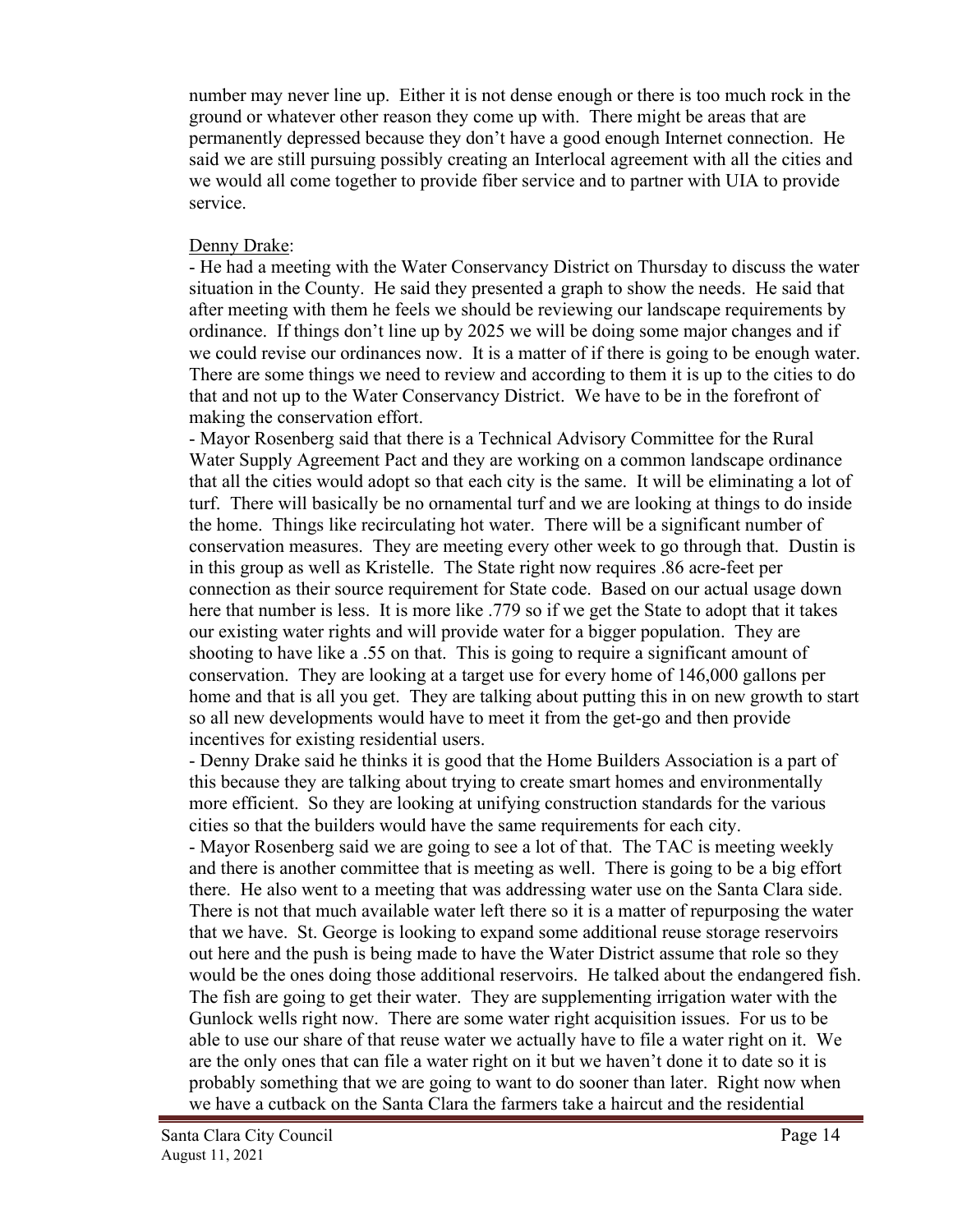customers don't. There has to be a way to balance that especially when we get more and more secondary users. The City is obligated to provide that secondary water even if it is not available from Gunlock. It has to come out of our share. We need to work on that a little bit.

- Ben Shakespeare asked if there are any plans to dredge Gunlock. In order to increase the capacity they need to maintain a good dredge.

- Mayor Rosenberg said it loses about 100 acre-feet a year to sedimentation.

- Ben Shakespeare said if it is constantly maintained and have a plan then we don't have to build a new reservoir.

- Mayor Rosenberg said in order to fill a reservoir with reuse water you have to pump it all winter. Then you pay a pumping price to get the water up there. He said there is a balance of how much to pay in advance verses how much you think you are going to get from Mother Nature. They want to get about 5,000 acre-feet of additional storage on the west side.

## Wendell Gubler:

- Had a meeting with the Solid Waste District on Monday. The fleet is getting old, and they are needing to be maintained and the maintenance costs are going up. They are probably going to be buying some new garbage trucks and setting a better standard on how to maintain them. They have also opened the dumpsters by the scale at nighttime as well as during the day. There is a problem because the commercial people are using it when they shouldn't be using it so they are going to try this for a while and see if it helps. Neighboring states are wanting to bring their waste into our state. He says he doesn't think we ought to do that. That discussion was tabled until they have further information. He said they will probably be discussing this at the next meeting so he would like to know what Council's feeling is on this.

- Mayor Rosenberg asked if it is just Las Vegas and Mesquite.

- Denny Drake said we would get it from California too.

Mayor Rosenberg:

- He met with the SPIN Scooter people today. They are coming to Council in two weeks for a presentation. Washington City just signed an agreement with them and they will forward it to him.

# Police Chief Bob Flowers:

- Talked about the letter that the Mayor and some of the Council received. He asked the Council not to handle the letters and to put the letters in sealed envelopes and give them to Brock. They are going to pass these on to the FBI. The leadership at St. George City got them too. The letter talks about the receiver of the letter being dead and some type of radioactive material buried underneath all the water sources. It also talked about some businesses and made a lot of threats. It is a threatening, terroristic type of letter.

Whoever sent these was pretty careful but because of the nature and the threatening of the letter it has become a Federal case. He said we are gathering the evidence. He counseled the Council that if they get the letter to not open it. He said to call him and he will come and get the letter and pass it on to the FBI. He said they can tell from some of the things in the letter that it is a local person.

- He talked about some homeless camps in the South Hills.
- Mayor Rosenberg asked what the BLM is saying about these camps.